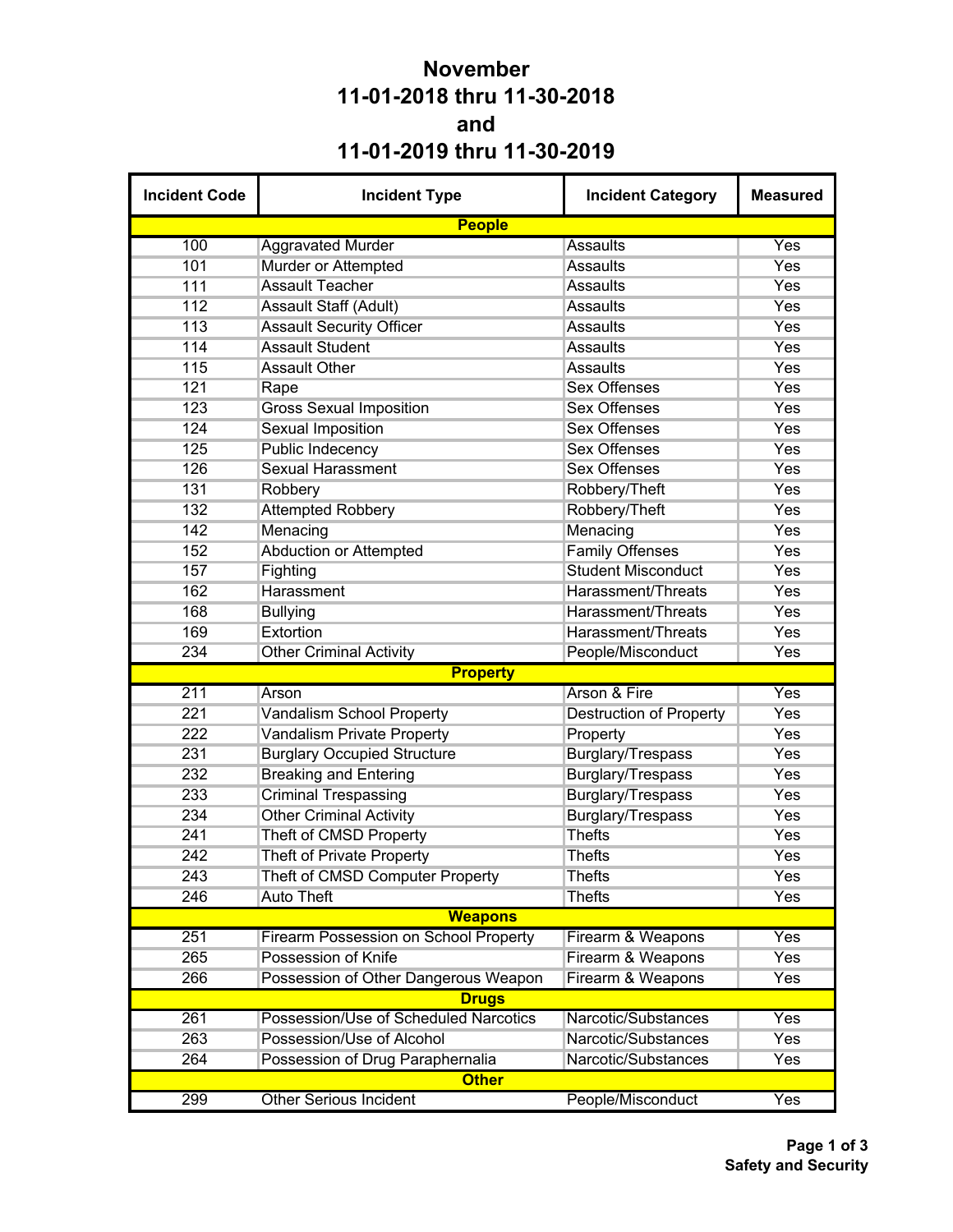## *Safety and Security Monthly Summary - November*

| <b>High School</b>                           |        |          |                 |       |       | K8                                           |        |          |                |          |       |                |
|----------------------------------------------|--------|----------|-----------------|-------|-------|----------------------------------------------|--------|----------|----------------|----------|-------|----------------|
| <b>All Incidents</b>                         |        |          |                 |       |       | <b>All Incidents</b>                         |        |          |                |          |       |                |
| Nov 18-19                                    |        |          | 63              |       |       | Nov 18-19                                    |        |          | 88             |          |       | <b>Nov 18-</b> |
| Nov 19-20                                    |        |          | 48              |       |       | Nov 19-20                                    |        |          | 85             |          |       | Nov 19-        |
| Change                                       |        |          | $-24%$          |       |       | Change                                       |        |          | $-3%$          |          |       | Change         |
| <b>Quantity - Measured Serious Incidents</b> |        |          |                 |       |       | <b>Quantity - Measured Serious Incidents</b> |        |          |                |          |       | C              |
|                                              | People | Property | Weapons         | Drugs | Other |                                              | People | Property | Weapons        | Drugs    | Other |                |
| Nov 18-19                                    | 31     | 6        | 10 <sup>1</sup> | 15    |       | Nov 18-19                                    | 56     | 8        | 5 <sub>l</sub> | $6 \mid$ | 13    | <b>Nov 18-</b> |
|                                              |        |          |                 |       |       |                                              |        |          |                |          |       |                |



|           | <b>THAN ACTION</b>   |           | .                    |                     |
|-----------|----------------------|-----------|----------------------|---------------------|
|           | <b>All Incidents</b> |           | <b>All Incidents</b> |                     |
| Nov 18-19 | 63                   | Nov 18-19 | 88                   | Nov 18-19 (Monthly) |
| Nov 19-20 | 48                   | Nov 19-20 | 85                   | Nov 19-20 (Monthly) |
|           |                      |           |                      |                     |
| Change    | 24%                  | Change    |                      | Change              |

## **Quantity - Measured Serious Incidents Quantity - Measured Serious Incidents Quantity - Measured Serious Incidents**

| <b>SC</b><br>ω<br>ဥ္ပ<br>흐<br>∸<br>ರಾ<br>Ф<br>௨<br>Φ<br>Œ.<br>௨<br>ㅛ<br>⋍ | മ<br>യ<br><b>__</b> | ∸<br>ட | ဖာ<br>-<br>हैं<br>۵١ | წ | ∸<br>Φ          |                     | ople<br>Ō<br>௨ | ω<br>∸<br>ட | <b>SC</b>       | წ  |    |
|---------------------------------------------------------------------------|---------------------|--------|----------------------|---|-----------------|---------------------|----------------|-------------|-----------------|----|----|
| Nov 18-19<br>10 <sup>1</sup><br>15I<br>31<br>61                           | Nov 18-19<br>56     | 81     | -51                  |   | 13 <sup>1</sup> | Nov 18-19 (Monthly) | 87             | 14          | 15 <sub>1</sub> | 21 | 14 |
| Nov 19-20<br>$12$ 10<br>24                                                | Nov 19-20<br>50     | 10     | 6                    |   | 18              | Nov 19-20 (Monthly) | 74             | -11         | 18              | 11 | 19 |



| <b>High School</b>       |        |          |           |                 |       |  | K <sub>8</sub>                               |                      |        |                     |                |       |       | <b>Monthly Total</b>                         |        |                 |            |       |       |
|--------------------------|--------|----------|-----------|-----------------|-------|--|----------------------------------------------|----------------------|--------|---------------------|----------------|-------|-------|----------------------------------------------|--------|-----------------|------------|-------|-------|
| All Incidents            |        |          |           |                 |       |  |                                              | <b>All Incidents</b> |        |                     |                |       |       | <b>All Incidents</b>                         |        |                 |            |       |       |
|                          |        |          | 63        |                 |       |  | Nov 18-19                                    |                      |        |                     | 88             |       |       | Nov 18-19 (Monthly)                          |        |                 | 151        |       |       |
| 48                       |        |          | Nov 19-20 |                 |       |  | 85                                           |                      |        | Nov 19-20 (Monthly) |                | 133   |       |                                              |        |                 |            |       |       |
|                          |        |          |           |                 |       |  |                                              |                      |        |                     |                |       |       |                                              |        |                 |            |       |       |
|                          |        |          | $-24%$    |                 |       |  | Change                                       |                      |        |                     | $-3%$          |       |       | Change                                       |        |                 | $-12%$     |       |       |
| asured Serious Incidents |        |          |           |                 |       |  | <b>Quantity - Measured Serious Incidents</b> |                      |        |                     |                |       |       | <b>Quantity - Measured Serious Incidents</b> |        |                 |            |       |       |
|                          | People | Property | Weapons   | Drugs           | Other |  |                                              |                      | People | Property            | Weapons        | Drugs | Other |                                              | People | Property        | Weapons    | Drugs | Other |
|                          | 31     | 6        |           | 10 15           |       |  | Nov 18-19                                    |                      | 56     | 8                   | 5 <sup>1</sup> | 6     | 13    | Nov 18-19 (Monthly)                          | 87     |                 | $14$ 15 21 |       | 14    |
|                          | 24     |          | 12        | 10 <sup>1</sup> |       |  | Nov 19-20                                    |                      | 50     | 10                  | 6              |       | 18    | Nov 19-20 (Monthly)                          | 74     | 11 <sup>1</sup> | 18 11      |       | 19    |